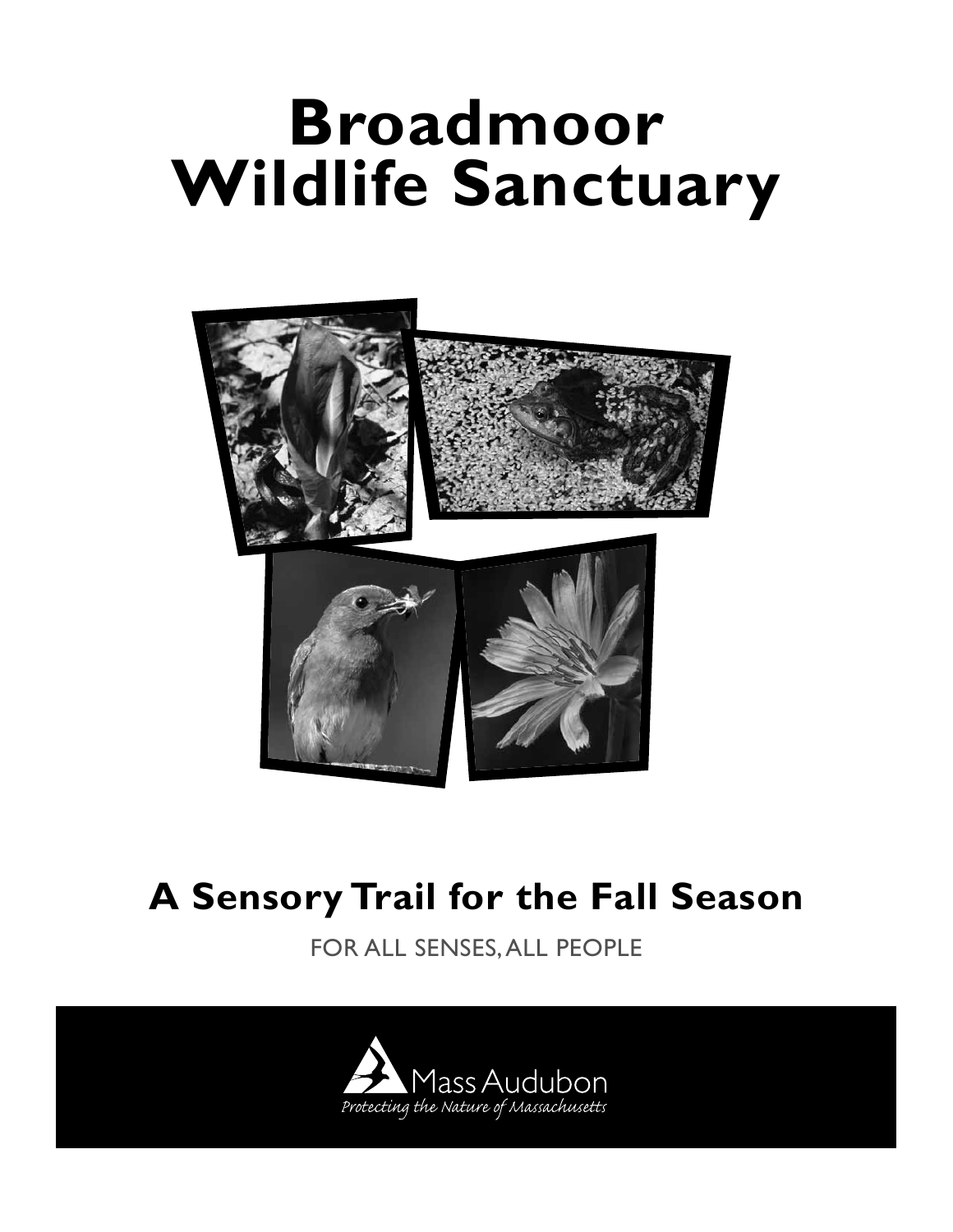An audio tour is available through your cell phone by calling **508-530-0002**. The recording is also available online at **www.massaudubon.org**, where you can download it on your personal audio player. Individual copies of the trail map are available in printed or tactile formats, and Braille guide is available in the Nature Center.

> **Welcome to Broadmoor Wildlife Sanctuary. This Sensory Trail is here for your enjoyment. Please take only pictures and leave only footprints. Enjoy your walk today and return to experience the trail in different seasons.**

## **Trail Information**

Welcome to Broadmoor's multi-sensory interpretive guide to our marsh boardwalk trail. September and October are months of autumn bounty, leaf-fall, migration. Days are cooler and crisper. Change is everywhere as the natural world prepares for winter. There is much to hear, smell, feel, and see. We hope our guide encourages you to make an in-depth, sensory exploration of the nature of Broadmoor and heighten your sense of wonder. Before you begin, we'd like to orient you to our sanctuary, give you a few quick instructions, and point you in the right direction.

Broadmoor contains more than 600 protected acres of field, forest, and wetland habitat. We have nine miles of walking trails. The trail that you are about to explore is a quarter- mile loop that is accessible to everyone. The wide path through the woods and the boardwalk through Indian Brook marsh accommodate wheelchairs, walkers, and baby strollers. There are benches along the boardwalk where you can sit. The marsh boardwalk is a favorite with young and old alike, new visitors or experienced outdoors people. The narration portion of the multi-sensory guide takes about 60-70 minutes. There is no time limit for walking the trail, but many people take an hour and a half or more to fully enjoy the experience.

Because we are a wildlife sanctuary, all of the plants and animals here are protected. Please do not collect, pick, or eat anything. For your safety as well as for that of the wildlife, remain on the trail to avoid poison ivy, thorny vegetation, rocks, roots, and ticks.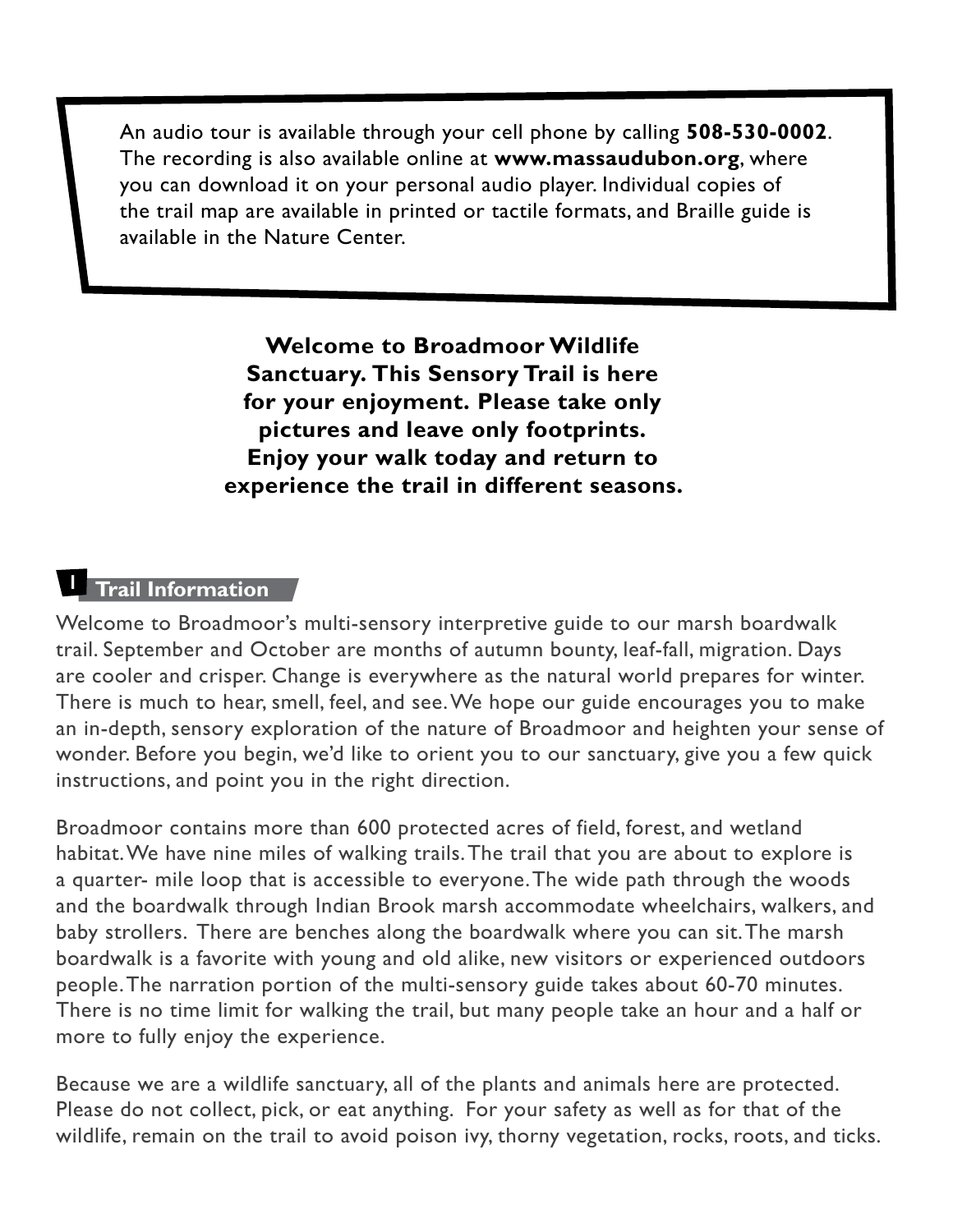Except for the intermittent rumbling of airplanes overhead, most of the noise of human technology is coming from Route 16 in back of you: cars, trucks, lawn mowers, leaf blowers. Now is the time to leave the road behind you. Hear the singers of nature's tunes. The dominant voices in early fall belong to the insects in the field to your right. The grasses are tall and heavy with seed. Grasshoppers, leafhoppers and crickets, the herbivores of the field, jump ahead of human footfall. On warm days and in Indian summer, the quick, dry chirping of the crickets in the field blends with the high-pitched whine of the cicadas in the trees. On cooler days, the crickets call more slowly. Late in the day, katydids might join in from nearby trees with their scolding: katy-did/katy-did/katy-didn't. Plumes of bright yellow goldenrod, purple and white asters, and other late-blooming wildflowers attract insect pollinators. Bees, wasps, and flies add their buzzy drone to the field chorus.

Before you move on, there is one more activity that we will ask you to repeat at various places along the trail. Let yourself become a sensory barometer to measure wind and weather. Also, you can be a human compass and figure out the direction you are traveling by noting where you feel the sun on your face and what time of day it is. Ready? First, turn and be sure that you are standing with the field and split rail fence on your right. Next, lift your face slightly to the sky. In the morning, the sun is in the east; it will shine warmest on your left side. By midday and early afternoon, the sun will appear in the south so that you will feel it on your entire face. From the west later in the afternoon, the sun will feel warmest on your right. Okay, feel that sun. In which direction are you heading? You are going south.

Now, feel the wind on your face. From what direction is the breeze blowing? Another way to test wind direction is to lick your finger, then hold it up to feel the breeze. Finally, what is the general "feel" of the habitat you are in? Cold or hot? Shady or sunny? Exposed to the wind or sheltered from it? Noisy and bustling or calm and quiet?

Now that you have an impression of the open field, it's time to explore the forest habitat. Please remember to walk along the right side of the trail, but don't step in the vegetation at the edge of the path. It may contain poison ivy.

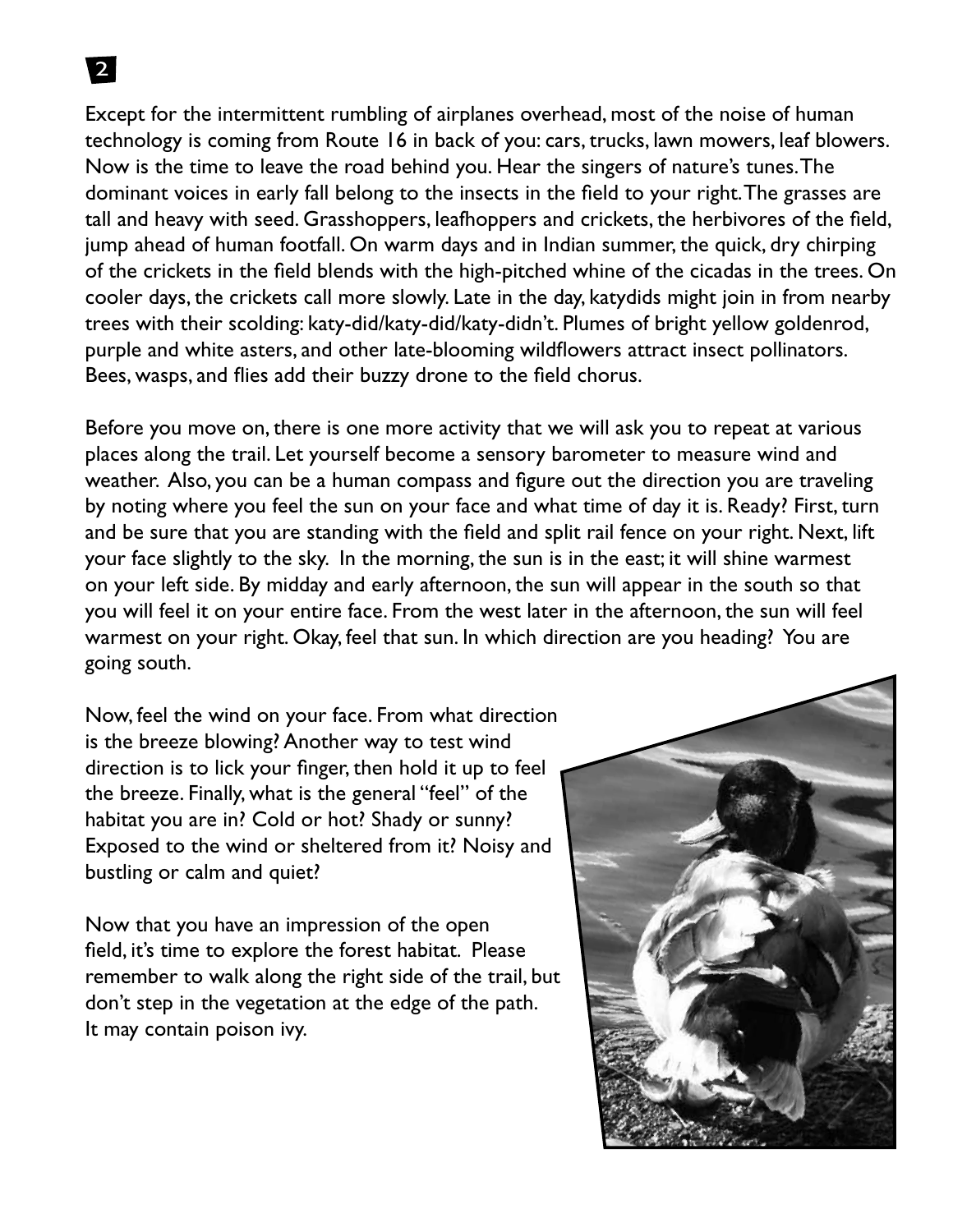You have just entered one of Broadmoor's other major habitats. This is a mixed white pine and oak forest, one of the most common forest communities in southern New England.

A word of caution before you walk through the forest: poison ivy is quite common at the edge. Poison ivy has three shiny green leaves that turn a gorgeous crimson or yellow in autumn. Sometimes the leaves have a thumblike lobe. The stems are always smooth, with no thorns or prickles, and the berries are greenish-white. Poison ivy grows as a low plant, a small shrub, or a climbing vine. The vines are hairy with aerial roots and can give you a rash even if they have no leaves.



Stop and compare your sensory perception of this place with that of the field. Turn your face upward to gauge sunlight, temperature and wind. Does the earth smell moist, dry, earthy or fragrant with flowers? How have the sounds around you changed? The forest canopy of leaves overhead creates a cooler, moister habitat than the field.

A large oak tree is a couple of arm lengths away on your right.. You may have to turn and take a step or to so that you can reach out and touch its trunk. You will be able to feel the textures of several organisms. The bark of the tree is thick and coarse with vertical furrows. Lichens and mosses grow on the trunk. The rubbery, thin patches of lichens contrast with the soft, cushiony patches of moss. The oaks are producing acorns now. You can hear them falling to the ground or feel them like small marbles under your feet, especially in a "mast" year when the crop of acorns is much more abundant than normal.

Throughout September and until the third week of October, the forest canopy will remain leafy and shady. First to lose their leaves, the maples blaze red and yellow by mid-October. Next, the beech leaves turn a coppery orange. The oaks retain their dull reddish-brown leaves long after others are gone. By the first of November, the deciduous trees are bare. The white pines are evergreen but do lose some of their needles each fall. As you walk down the trail, you may be able to hear the soft crunch of leaves and pine needles underfoot. When tread upon, they smell like dry summer sun.

3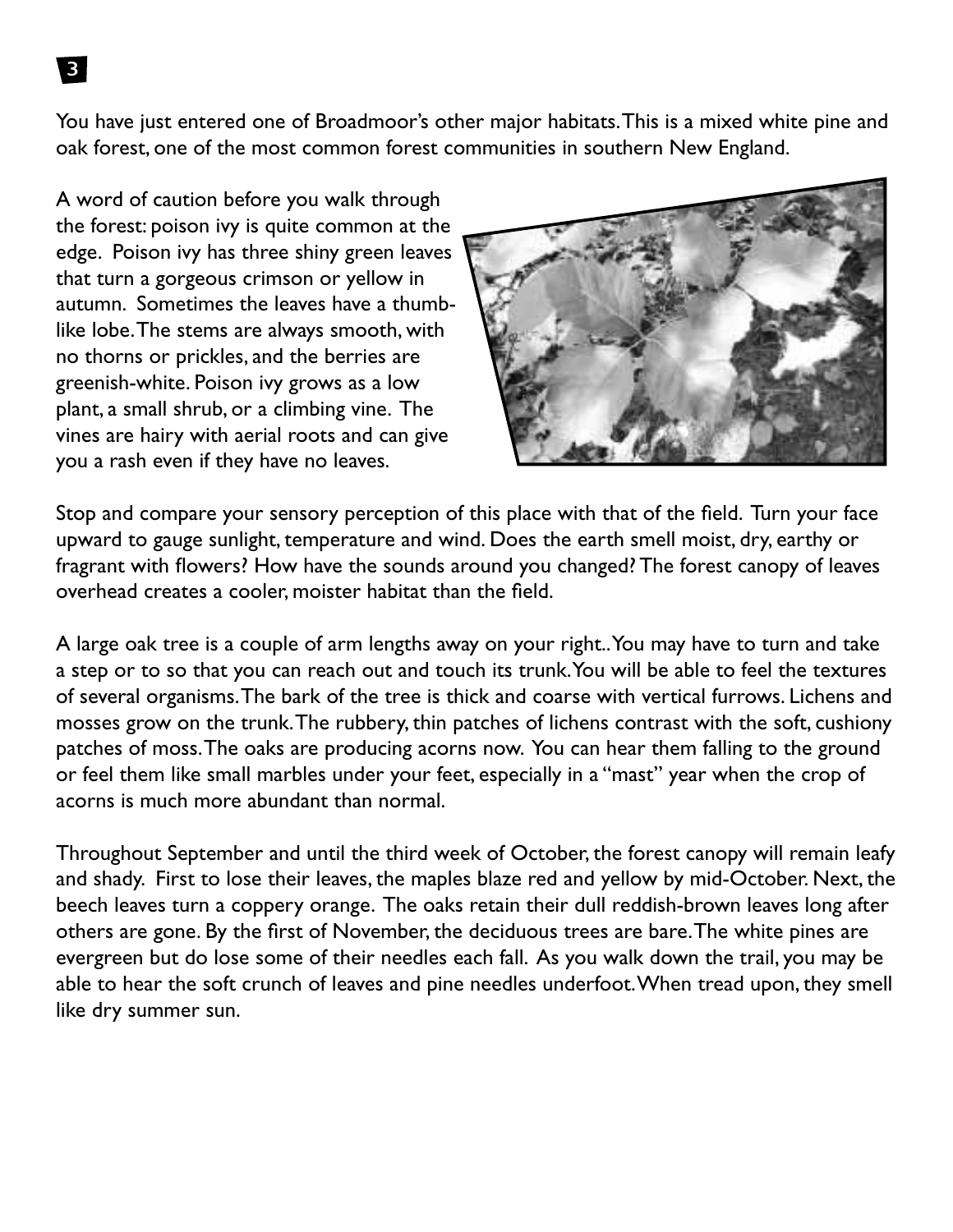The woods are filled with chipmunk chatter, particularly in the fall when they are gathering acorns and other nuts and seeds for winter, filling their cheek pouches until they bulge. Chipmunks hoard a large food supply in underground burrows where they remain dormant for much of the winter. Listen for a single sharp chip or for a series of rapid, monotonous chips.



With their cinnamon brown fur, and white and black side stripes, chipmunks are masters of camouflage. They blend into the forest floor and woody vegetation when they aren't moving, so they are often heard before they are seen. You can recognize their chips or hear them skittering through the brush when they move.

Gray squirrels are also plentiful at Broadmoor. Like their chipmunk cousins, they gather nuts for winter, but bury them in shallow, individual holes. Squirrels are active all winter and will dig up the nuts when they're hungry. Excluding their long bushy tails, squirrels are roughly twice as long as chipmunks but weigh 5-6 times more. It's fairly easy to distinguish between the gentle rustling of chipmunks and the loud crashing of squirrels as they travel through the underbrush or in the trees. As you walk, try to distinguish chipmunk calls from birdcalls.

## 5

When you stop now, there should be a large tree on your left. It is a white pine. Run your hands up and down the trunk. How does it compare to the oak that you examined earlier? Both trees have thick, furrowed bark, but this pine is more deeply grooved so that it feels rougher. Also, it has no lichen or mosses. Unlike the oak, the pine will keep its needles all year. The slender, waxy needles attach to the twigs in bundles of five. The branches have a different growth pattern as well. On pines, a new set of branches grows out from the trunk each year. As the tree grows, the lower branches die and break off, so that only the top quarter of a typical mature white pine has branches and needles.

The oaks and pines provide food and shelter to a wide variety of birds here at Broadmoor. Vocal as well as visible, birds can often be recognized by their songs. We are going to play the calls of some of our most common woodland birds so that you can listen for them. Two migratory birds that are still here in September and into early October are the robin and the catbird. The catbird mimics other species, but can be recognized by the scratchy "meow" interspersed in its song: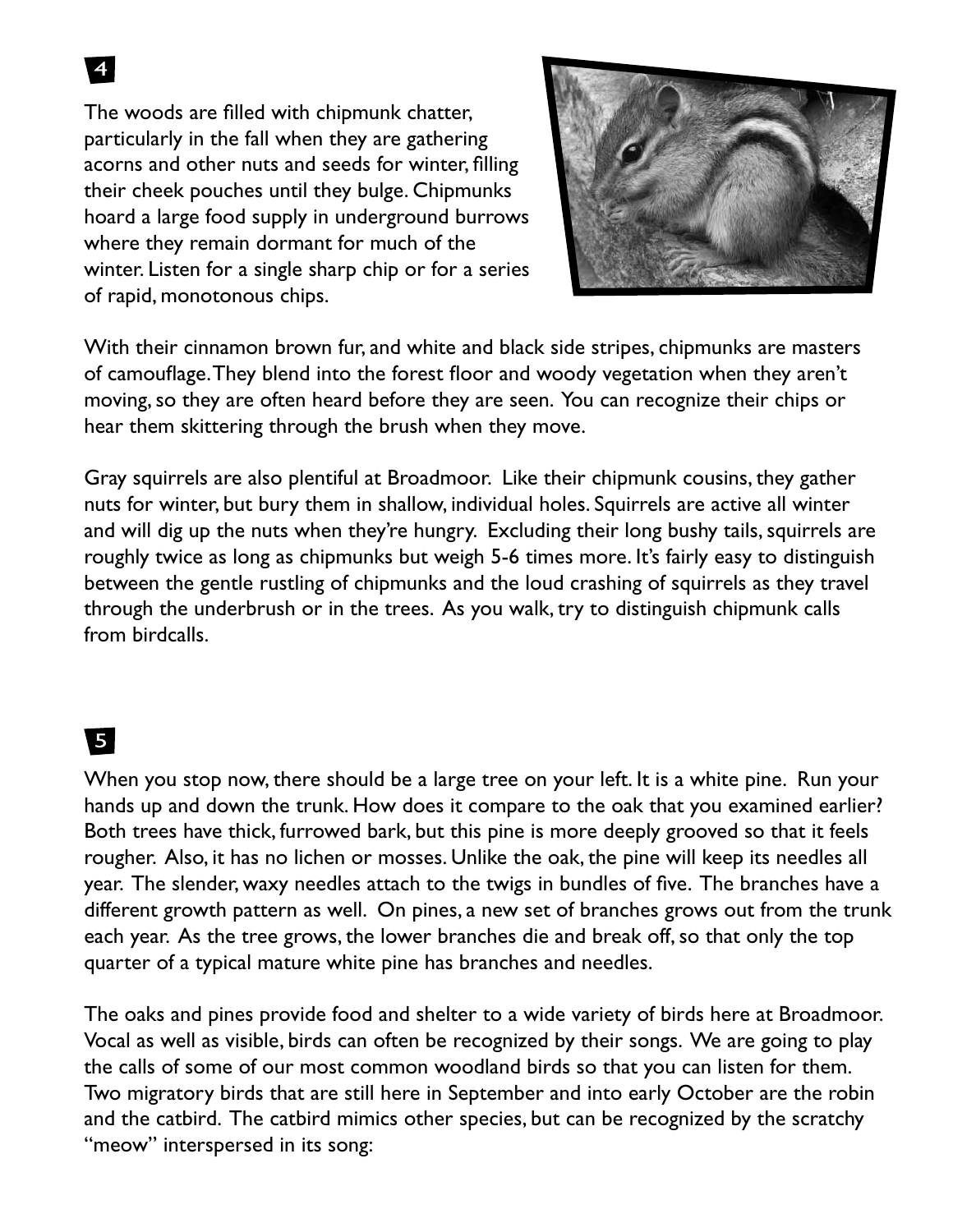Why do some birds fly south while others winter in New England? It depends on what the birds eat. Insects disappear over the winter, so the insect eating birds migrate to warmer climates in the fall. Fruit and seed eaters remain up north because they have a winter food source. Some birds, winter robins for example, become "switch-hitters," changing their food source from insects to berries. Now, listen to some of our year-rounders. One of the easiest songs to recognize is the "chickadeedeedee" of the black-capped chickadee, our state bird In winter, chickadees often travel in mixed flocks with other small birds, including tufted titmice and white-breasted nuthatches. Some of the larger birds you will hear include the bright red cardinal and the blue jay. The mourning dove's haunting call is often mistaken for an owl. But the crow's caw is unmistakable. Listen for these songs as you walk on.



### 6

Stop six, the semi-circle of benches, is a good place to sit while we introduce you to our third habitat at Broadmoor, the marsh.

While you are sitting, we'd like to give you some information so that you can familiarize yourself with the boardwalk part of the trail. The boardwalk itself is 430 feet long and 8 feet wide. The left edge of the boardwalk has a short curb approximately six inches high, but has no rail. The right edge has a three-foot high railing that you can hold to get your bearings, so please keep toward the right side of the boardwalk. There are two benches along the boardwalk for rest and contemplation, and you will be prompted to stop at each one. There is another stop midway between the benches. Please take the time to walk at a pace that is comfortable for you. Stop and explore anywhere and everywhere you are curious.

Before the boardwalk heads into the open marsh, it passes through a small wetland buffer zone where the forest and the marsh grade into each other. This upland/wetland interface is composed of a shrub thicket, wetland plants such as jewelweed, and vines of fox grape. The fruity smell of grapes fermenting in autumn is unmistakable.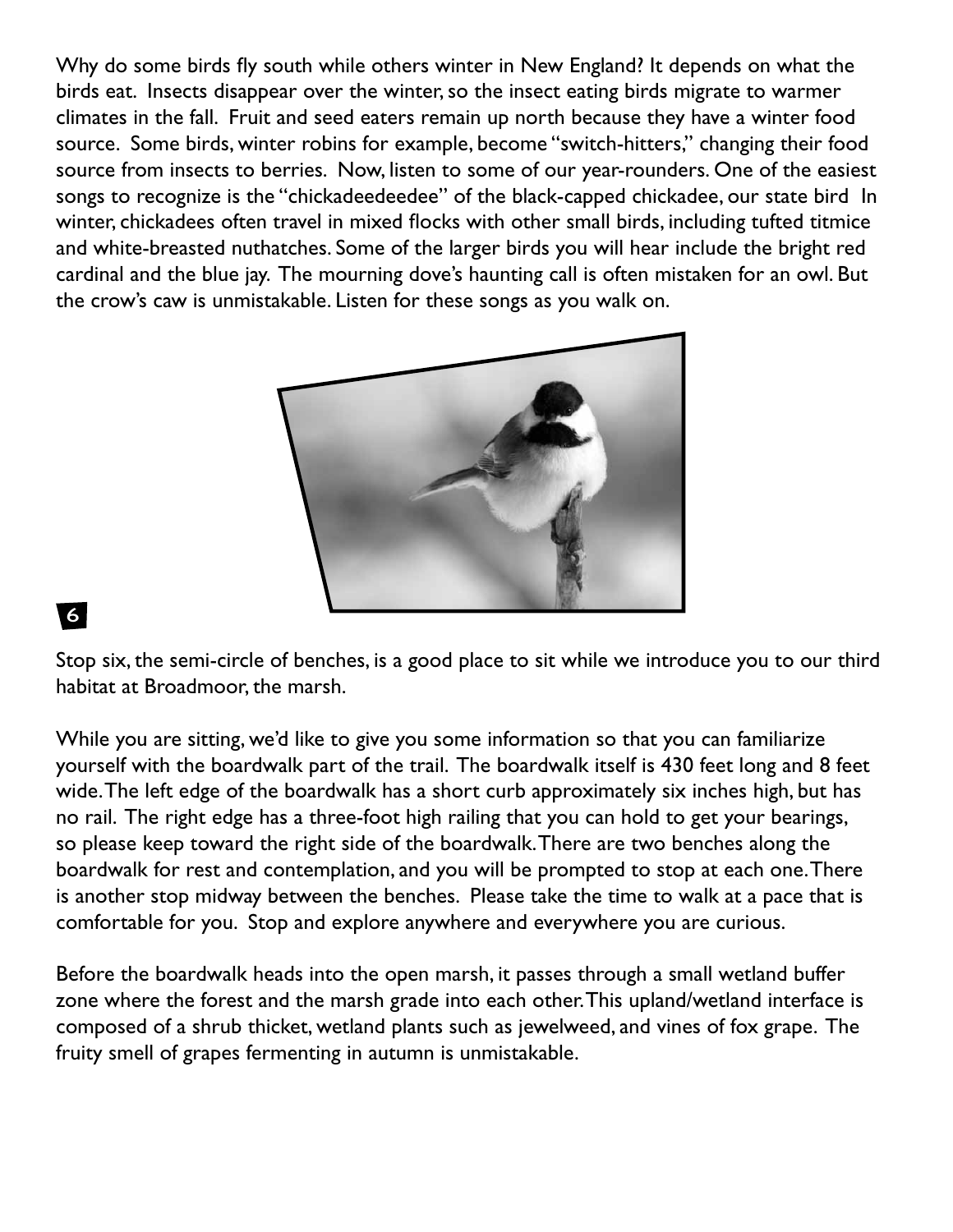At this small jog along the railing, you are overlooking an area of very shallow water on the right. Protected from wind, the shallows heat up quickly on a sunny day, attracting many turtles and frogs. A water snake or two may bask all coiled up on a sunny spot in the vegetation. On a cooler fall day, this may be the first – and sometimes the only -- place to find reptiles and amphibians before they hibernate for the winter, beginning mid to late October. Listen for the occasional frog. Green frogs croak with a banjo-like twang. Bullfrogs give a loud "jugo-rum".

Dragonflies and damselflies, too, are drawn to this warm microclimate. Adults are dying off now, but they have left aquatic juveniles, called nymphs, to over-winter in ponds and streams. Next spring and summer, the mature nymphs will climb out of the water onto plant stems and metamorphose into shimmery, transparent-winged adults. Dragonflies and damselflies are fierce predators of smaller insects. Adults and juveniles alike are among nature's best mosquito control.



What impressions can you gather from the shallows near the marsh shore? Is the area hopping with activity or does it feel like a drowsy, lazy place? Do you detect an aquatic odor of humidity and moisture? How about the scent of organic matter decaying, which smells like sulphur or rotten eggs?

Take a few moments to recognize the marsh birds. From late February through October, the red-winged blackbird's hoarse "conk-a-reee" is the most common and easily recognized call in the marsh. Another summer resident is the common grackle. The grackle is iridescent black with a long tail and a beady yellow eye. The male red-winged blackbird is glossy black. His yellow margined red "shoulders"flash a brilliant scarlet when he flies. Female red-wings have drab, mottled brown plumage, providing them with good camouflage when they are nesting in the cattails.

There are also sweet songsters in the marsh and its edges. Listen for the melody of the song sparrow behind you or farther out in the marsh. The bright yellow male goldfinches of summer will soon molt and don a winter coat as drab an olive as the females. Listen for their "potato chip potato chip" chirping. You can hear goldfinches all year long and in the forest and field as well as the marsh.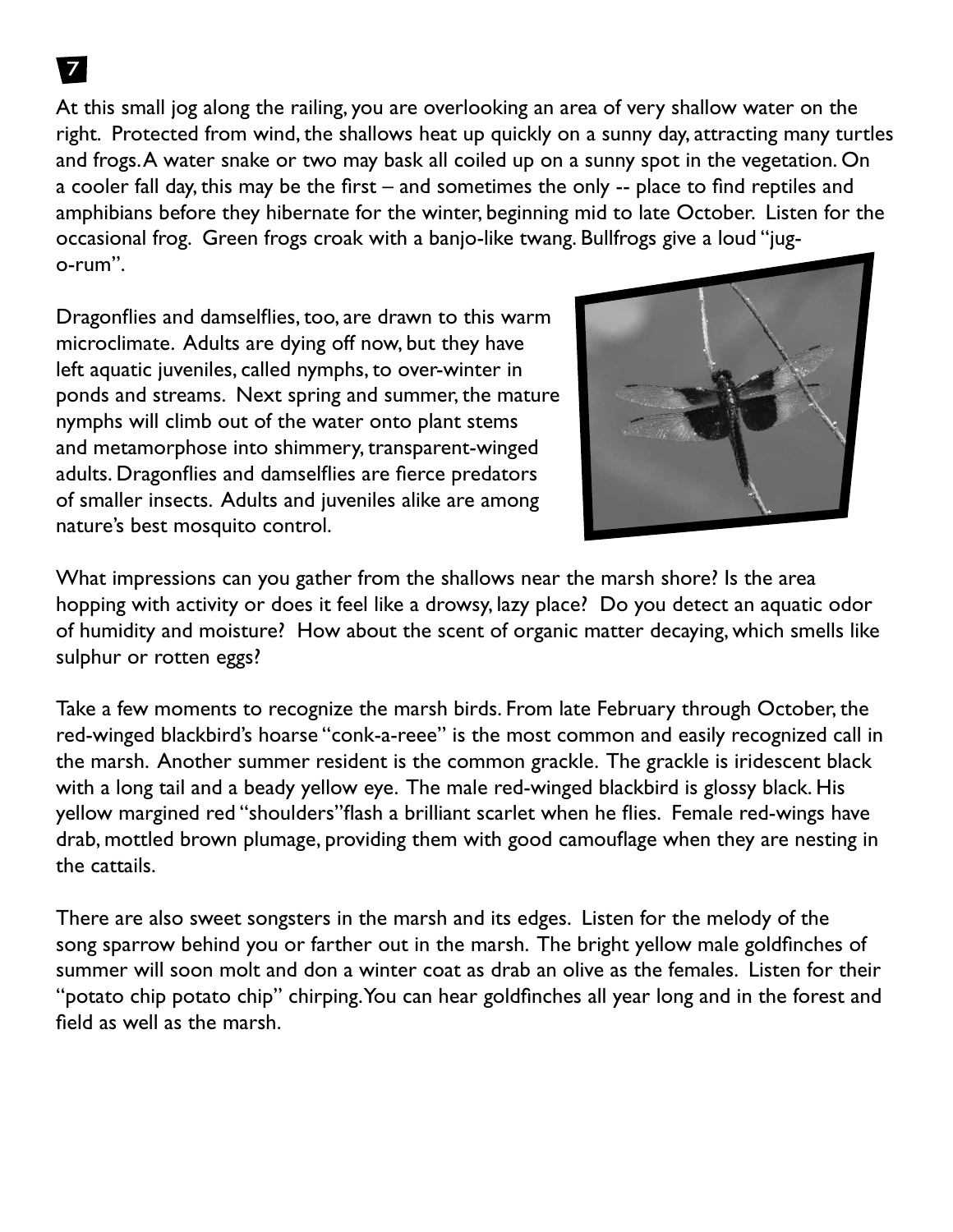Feel the full power of the sun's energy on your body. Imagine how you would feel if your body temperature fluctuated with the weather. Cold-blooded creatures like frogs and turtles rely on an outside source of energy, the sun, to warm them up and jumpstart their metabolism. They hibernate to protect themselves from freezing during the winter. Standing here, you can understand why, on warm sunny days, a couple of hundred eastern painted turtles may congregate in this marsh. Sometimes they paddle lazily just below the surface, and may swim under the boardwalk. Some float among the water lilies, poking their heads above water. Others bask on muddy tussocks and emergent logs. When people walk by and cast shadows on the turtles, they'll dive into the water with a gentle "plop."

One of the mammals that may be found swimming here during the day is the muskrat, especially when it is occupying a bank den on the shore to your right. Muskrats also make lodges out of mud and cattails in the open water. Muskrats are much smaller and less elusive than beavers. A swimming muskrat makes a narrow, ribbon-like wake with its long, thin tail. They are active all year and feed on cattails and many other water plants.

The shallow water to the right of the railing is covered with duckweed, the smallest of flowering plants. Smaller than confetti, a single duckweed plant is a minute floating circle with a tiny root hanging down from the center. By midsummer, the duckweed has multiplied in such profusion that the surface of the water appears lime green. Duckweed is, indeed, eaten by ducks, geese, muskrats and other herbivores of the marsh. Many larger aquatic plants thrive in the marsh habitat, rooted in the mud, but with stems and leaves emerging from the water.



#### 9

Plants are important organisms in the food web of the marsh. They manufacture their own food through the process of photosynthesis. Their roots, shoots, leaves, flowers, fruits and seeds feed a wide variety of animals. Wetland plants act as filters to purify water and as sponges to control flooding. Two of the most abundant wetland plants along Indian Brook and its marsh are cattails and purple loosestrife. Cattails are taller than most people, about six feet high, with long, sword-like leaves. In autumn, the ripe seed head looks more like a big brown sausage than a cat's tail. Native American and colonial people utilized almost all parts of this native plant for food. Purple loosestrife, on the other hand, is an invasive alien plant from Eurasia and spreads widely because almost nothing here in North America eats it. Its flowers create a beautiful magenta vista, but it crowds out many of our native plants for space in the marsh.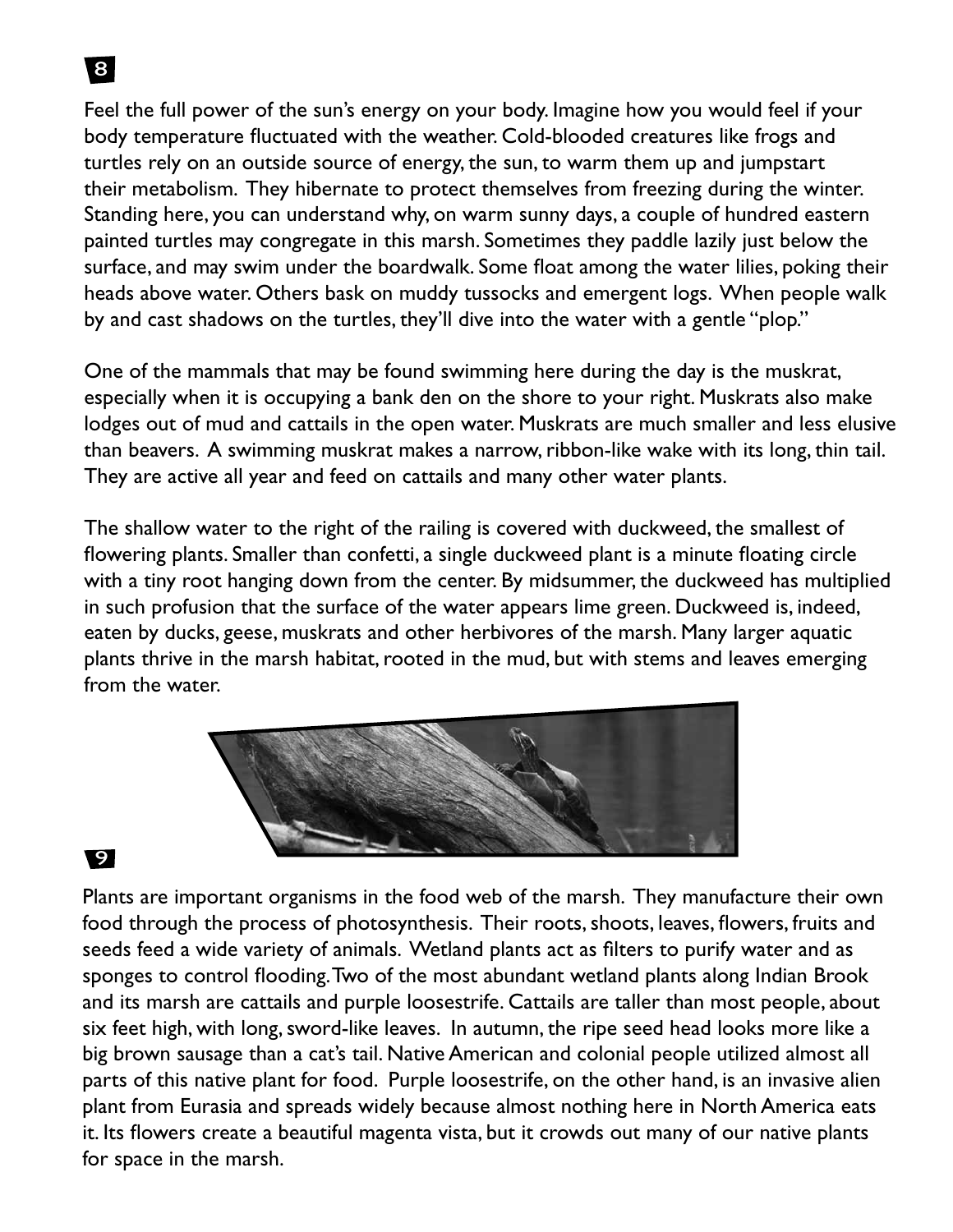What would a marsh be without water lilies? Indian Brook marsh is packed with lily pads that float on the water and ruffle in the breeze. We have two different species. Fragrant water lily has round pads—or leaves— and large sweet-smelling flowers with numerous white petals surrounding a yellow center. Spatterdock has leaves that are oval or heartshaped. Its flower is a tight yellow globe on a stalk that juts out of the water.

While you are sitting, take the opportunity to look and listen for ducks and geese. Most of us are familiar with the loud honking of Canada Geese and the quacking of mallards. The wood duck call is softer. Even when the ducks and geese are silent, it's fairly easy to detect their presence if you sit quietly. Listen for wing-whir as the birds take off and land, and for the sound of a splash landing. You can also hear the click-clack of their beaks as they nibble on duckweed and dabble for submerged vegetation.

On the final segment of the boardwalk, you will make the transition from open marsh to forest through a wetland buffer zone. On the right, a stand of silky dogwood displays its autumn colors of crimson leaves and midnight blue berries. From midday on, the trees and shrubs cast shadows that keep the temperature cooler on this part of the trail. When you're ready to walk on, compare your sensory perceptions of this buffer zone with your impressions of other areas of the marsh.

### 10

Use your senses to tell the tale of the tree. Run your fingers over the bark. Is it rough or smooth? Can you feel moss or lichen on the trunk? Knock sharply on the trunk and listen. Does this tree sound hollow or hard?

By now, you've probably deduced that this tree is dead. Fungi, bacteria, insects, and rain are all working to decompose the wood. Nature is the original recycler. In approximately twenty years, this dead maple will be soil from which new plants will sprout. For now, it still plays an important part in the ecology of the forest. Birds, squirrels and raccoons take shelter in

cavities that are easily excavated in the soft, dead wood. Bark beetles, termites, and carpenter ants colonize the rotting wood. You can feel vertical tunnels and sawdust where they have come and gone. Woodpeckers make large, uneven holes in the wood to get at the insects. Eventually, a dead tree becomes so hollow and riddled with rot that it falls to the ground where it continues to decompose. One of the giant limbs of this maple came crashing down in a storm, and now lies in the shallow water parallel to the boardwalk.

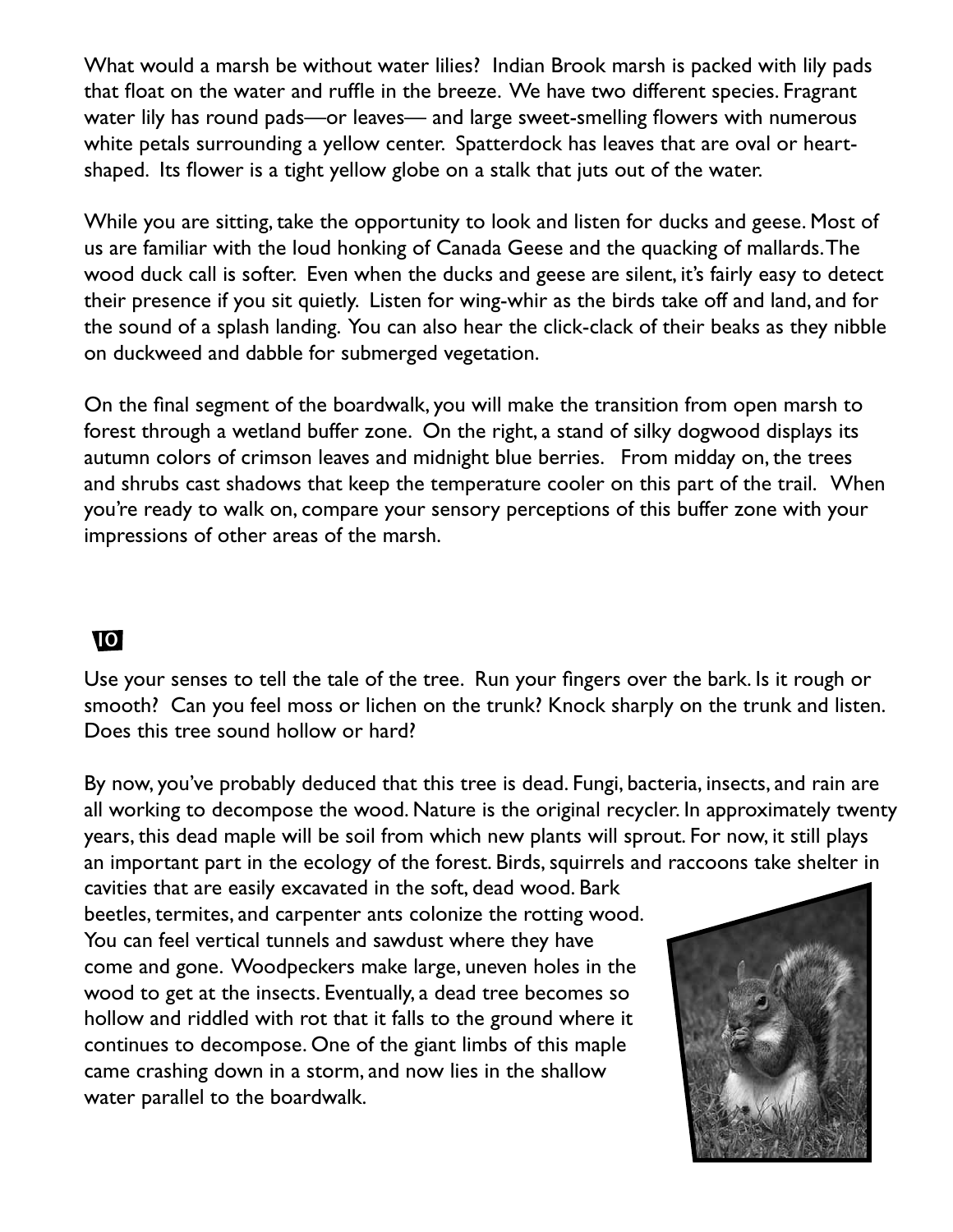When you are finished investigating the dead maple tree, step off the boardwalk into the forest and turn right onto the gravel path. Please stay to the left and follow the hillside on the left side of the trail. Using the slope as your guide, walk along the trail for 45 feet and stop at two small pine tree saplings at the bottom of the hillside on your left. Stop eleven is a stand of ferns on the slope just before the saplings, so don't walk beyond the trees. Enter "11" when you get there.

#### **11**

Now that you are back in the woods, stop and take a sensory impression of this part of the forest. What is the general "feel" of the habitat? Cold or hot? Shady or sunny? Exposed to the wind or sheltered from it? Noisy and bustling or calm and quiet? There's probably too much shade for you to ascertain your direction by the sun's rays on your face, but you can try if you'd like. You are facing west. The wetlands are on your right; an oak and white pine forested hillside on your left. On windy days, listen for the breeze rustling the leaves and for the creaking of the pines as they sway in wind.

Does the air smell moist, dry, earthy or fragrant with flowers? Can you smell a sweet, grassy scent? You may be surprised at the scent of fresh-mown grass so far away from a field. If you can't smell it yet, breathe deeply to catch the scent. It belongs to hay-scented fern, one of the woodland ferns that blanket the slope to your left. Bend down and gently feel its feathery, lacecut fronds.

#### 12

Use the 36-foot long railing on the left as a guide along the bridge. Find a comfortable spot anywhere along the railing and stop to hear a brief history of this land.

People have lived near Indian Brook probably for as long as humans have inhabited the area. Native Americans lived here because fresh water was plentiful, and the brook and marsh provided a bountiful source of food. They paddled along Indian Brook to the Charles River, their "highway system" to Boston harbor. The first gristmill in Natick was built on the Charles River, commissioned by native people and constructed in 1697 by a settler, Thomas Sawin. Over the years, another gristmill and a sawmill were powered by the waters of Indian Brook. The land on the other side of the brook and marsh used to be a dairy farm. The land on this side was once a truck farm. The farmers grew vegetables that they trucked into Boston to sell. On the right, between the bridge and the marsh, lie the rusted remnants of the pump and some of the piping used to irrigate the crops. Broadmoor is rich in both human history and natural history.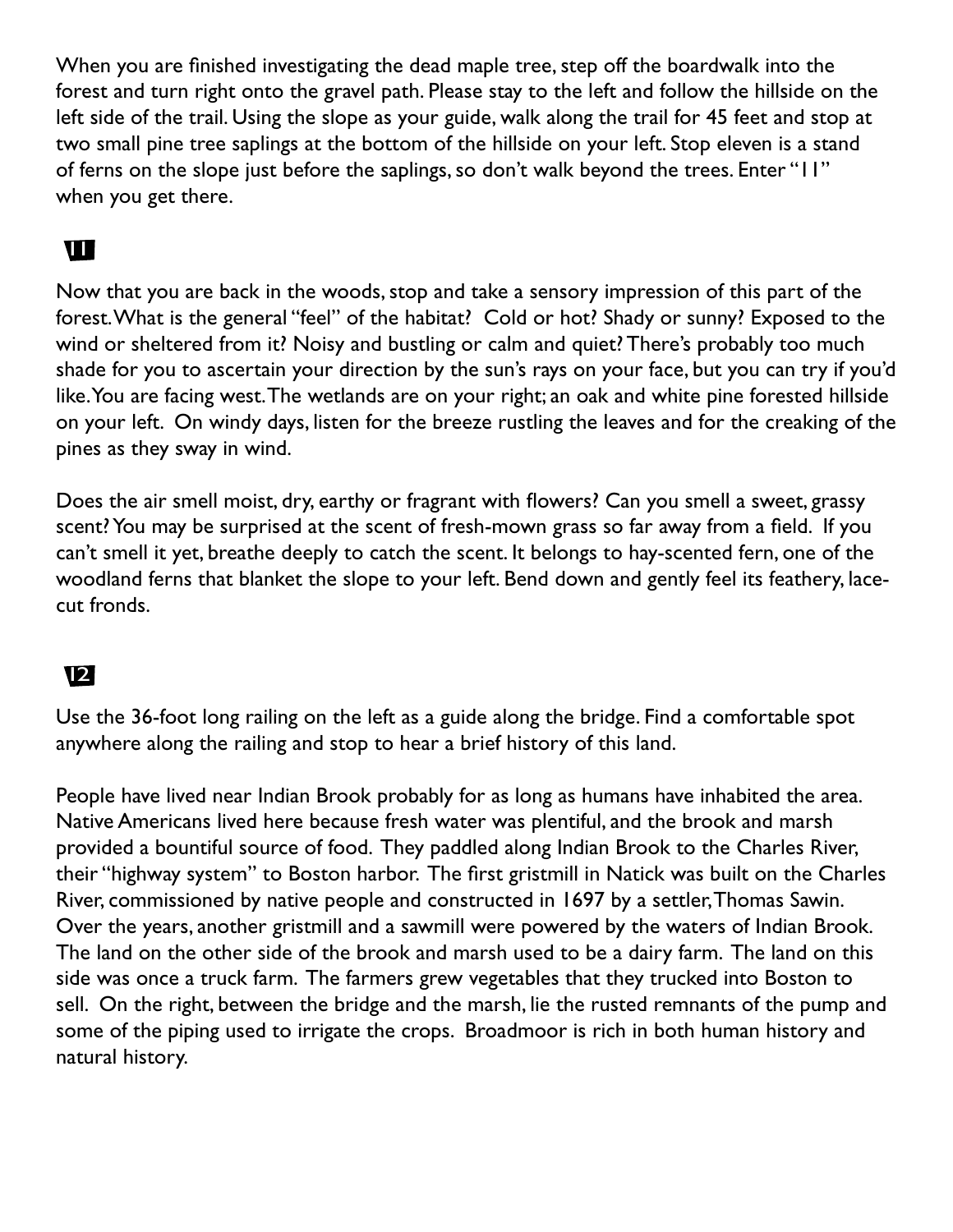

#### Acknowledgements:

Jerry Berrier - advisor, narrator, sound and recording engineer; Lang Eliot - bird, insect and amphibian recordings; Jini Fairley -advisor; Paula Lyons - narrator; Tony Kahn - studio recording engineer; and Marsha Salett -writer. The tactile map was produced by the Braille and Talking Book Library at the Perkins School for the Blind. The tour is funded by the family of Helen November Wile who cared about making the world easier for people with visual limitations, and supported services on their behalf.